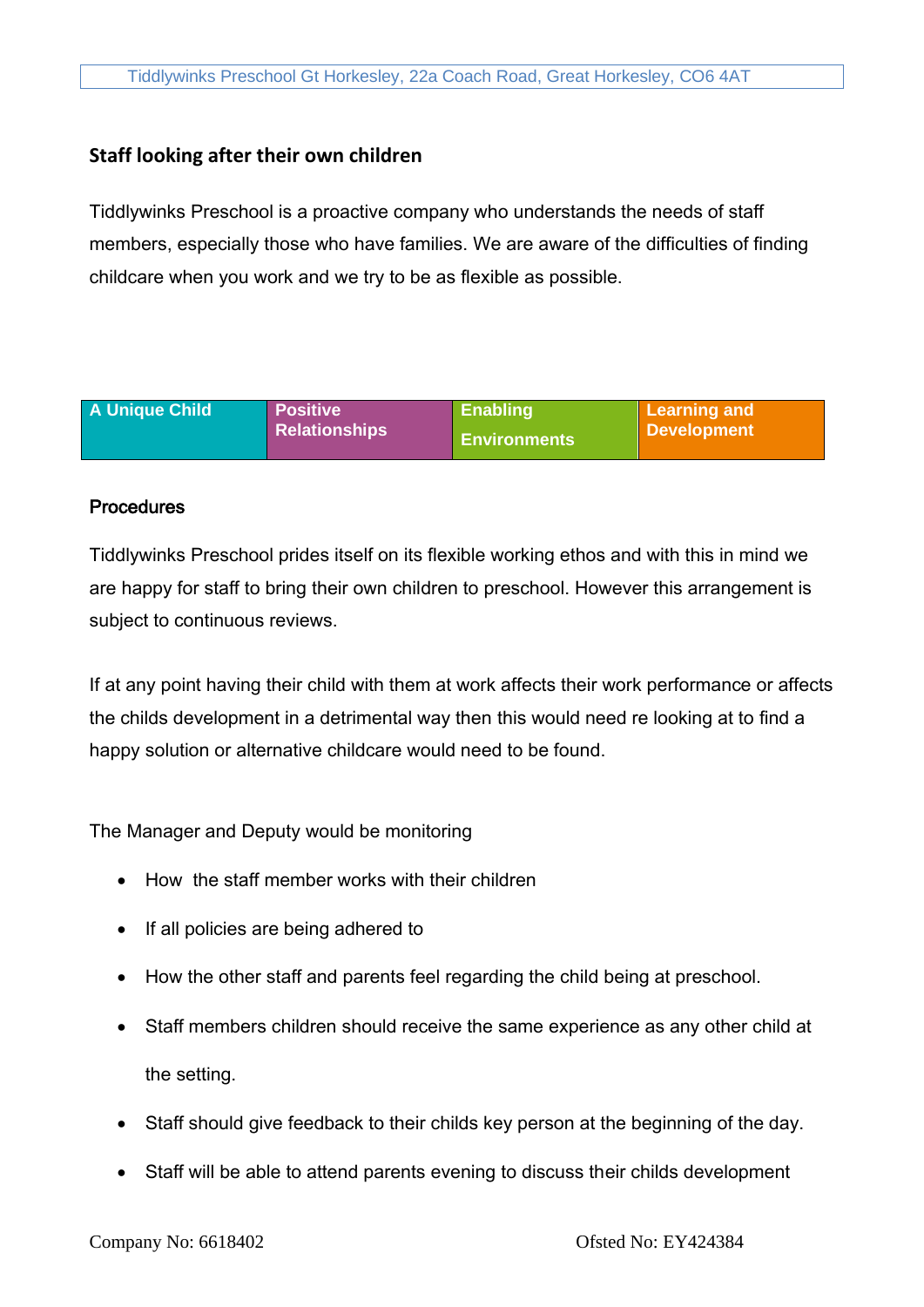- If a staff members child becomes unwell at preschool the staff member must be conscious of the staffing ratios and wait until appropriate cover can be found.
- Staff must at all times fulfil the needs of their own key group of children and adhere to their job description at all times.
- Staff will not be a keyworker for their own children.
- Staff will not be involved in behaviour management of their own children and will allow the staff to follow behaviour management procedures without interference.
- If a staff members child is on medication the appropriate forms must be filled in and another member of staff is to administer the medication.
- All accidents are to be recorded and signed as per the preschool policy.
- Any children of school age may also attend the preschool on a non school day as long as ratio's allow.

## Childcare charges

The following discounts will apply to staff members

12 months – 3years - a 20% discount of child care costs is applied.

2year olds – if eligible for 2 year funding this is to be used at the preschool and then a 20% discount.

3years – 4 years - 15 /30 hour funding to be used at the preschool and then any sessions over and above this at a 20% discount.

You can register for the Government Childcare scheme which will allow you to save an extra 20% of the cost of childcare.